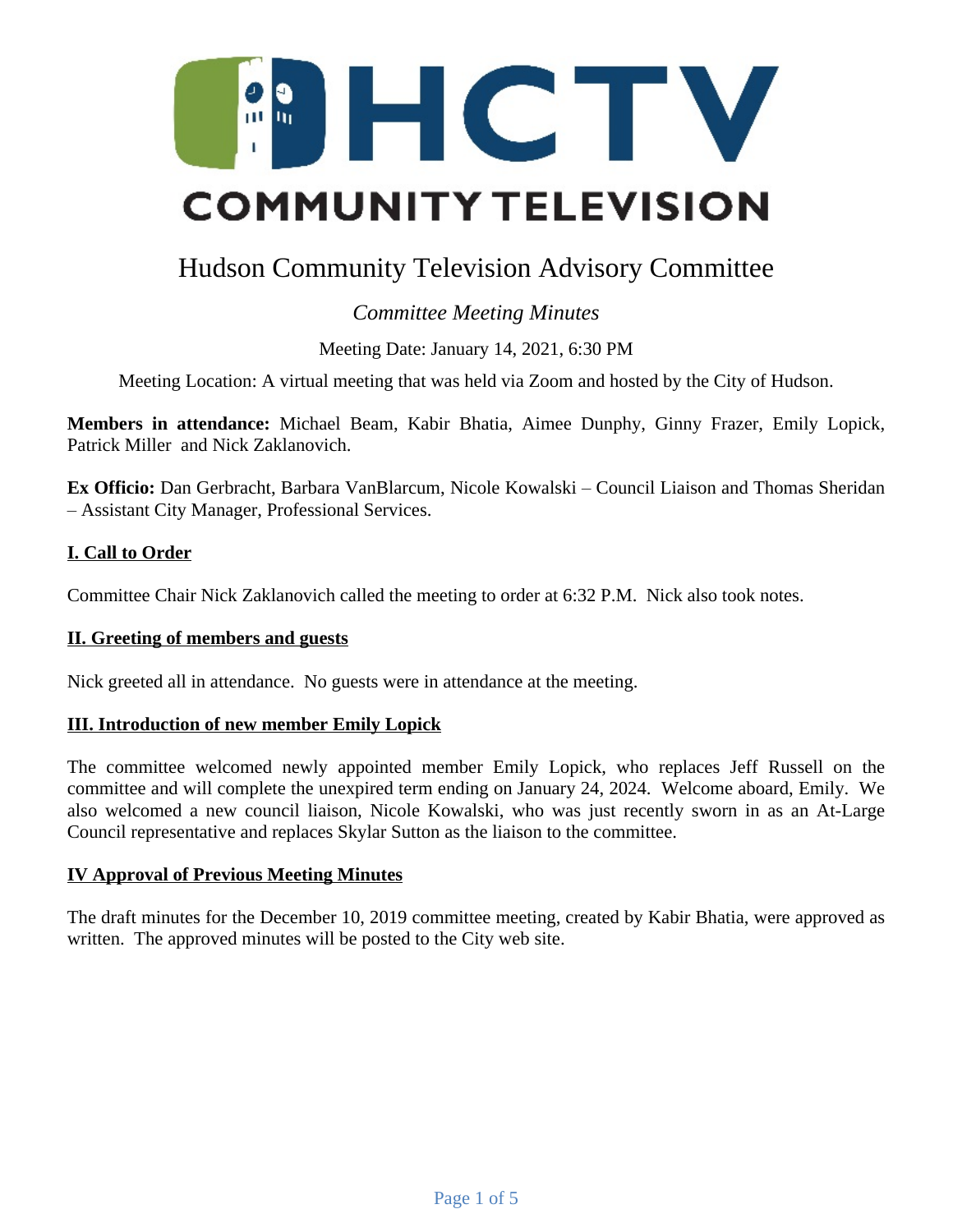# **V. Station Management Reports – Barbara VanBlarcum & Dan Gerbracht**

#### **Barbara VanBlarcum:**

#### **The following Public Access programming was available in the past month:**

Hudson Job Search: Job Search in the Time of COVID 19; First Congregational Church: LIVE Christmas Eve Day services, LIVE at 10:30 A.M. Sundays; Community of Saint John: Sunday services & Christmas Eve / Hudson Presbyterian, Gloria Dei Lutheran; Retirepreneur: Last episode. Donna is moving out of Hudson; North of 60: Heidi Schweighoefer postponed to Jan. due to COVID; Yeji Around Town: Yeji Kim visited Grey Colt; Hudson Heritage Association: January program begins tonight: "Living History, Dying Art: The History of Glendale Cemetery"; Phun Phacts at the Pharmacy: Dr. Grider discusses the virus & drug recalls; Forum 360: 3 virtual and one in HCTV studio; Rotary Club of Hudson: 4 episodes, virtual; Leukemia & Lymphoma Society HHS: postponed until February.

#### **Acquired programs:**

MetroParks: 100<sup>th</sup> anniversary year: serenity scenes, winter tree i.d., yoga; Hudson Library: author talks; Akron Roundtable: Mental health discussion; WRA Dance performance: Across the Divide Act 2 performed at locations on campus; HHS Drama Department: virtual Alice's Adventures in Wonderland; Cub Scouts: Pinewood Derby LIVE coverage being discussed; City Club of Cleveland has continued with virtual presentations.

#### **HCTV produced programming:**

Good Day in Hudson December – a 90 min program featuring Mike Rickman, Ada Cooper Miller & Bob Entenman, Rep. Weinstein & Tom Vince, Irving Berlin; Good Day in Hudson: January: Jane Howington, Deb Hoover; HHS Orchestras recorded with new remote cameras; HHS Choirs, Vocal Impact, Wind Ensemble; Clocktower Countdown: New Year's Eve; Diversity Inclusion Task Force: Book Read & Dialogue: White Fragility, Parts 1-3; Upcoming: Hudson Community First – Career Panel #2.

#### **Dan Gerbracht:**

- All of the backup battery units at the station were replaced. The replacements are required every five years.
- Dan is working on converting the audio portion of the operation to digital. The equipment racks are already converted to DANTE and proposals are out for the conversion of the control room.
- The studio video monitor and monitor cart have been replaced. The new system will allow for Zoom access in the studio.
- The Friends of HCTV provided equipment that can be used by Public Access producers to record programs using their IPhones. Production Assistant Meg Andrus is coming up with a program to train the staff & users on the new equipment.
- Meg is also recording another Explorers hockey game in the next week. This will be the second hockey contest to be presented on HCTV.
- Dan announced that Meg Andrus has now been assigned full time to HCTV. She had previously split her time between HCTV & Velocity, but is now solely dedicated to HCTV operations. Congratulations, Meg!
- Dan said that Community TV operations in Chardon and Community Focus in Macedonia have contacted him concerning ideas on how to succeed in COVID times as HCTV has done so successfully.
- Most of the staff has been trained in the use of the new robotic cameras. HCTV will be providing coverage of a Hudson Explorers basketball game with Nordonia on Friday. The robotic cameras will be used to cover the game and Community Focus in Macedonia will be supplied with the game's program feed.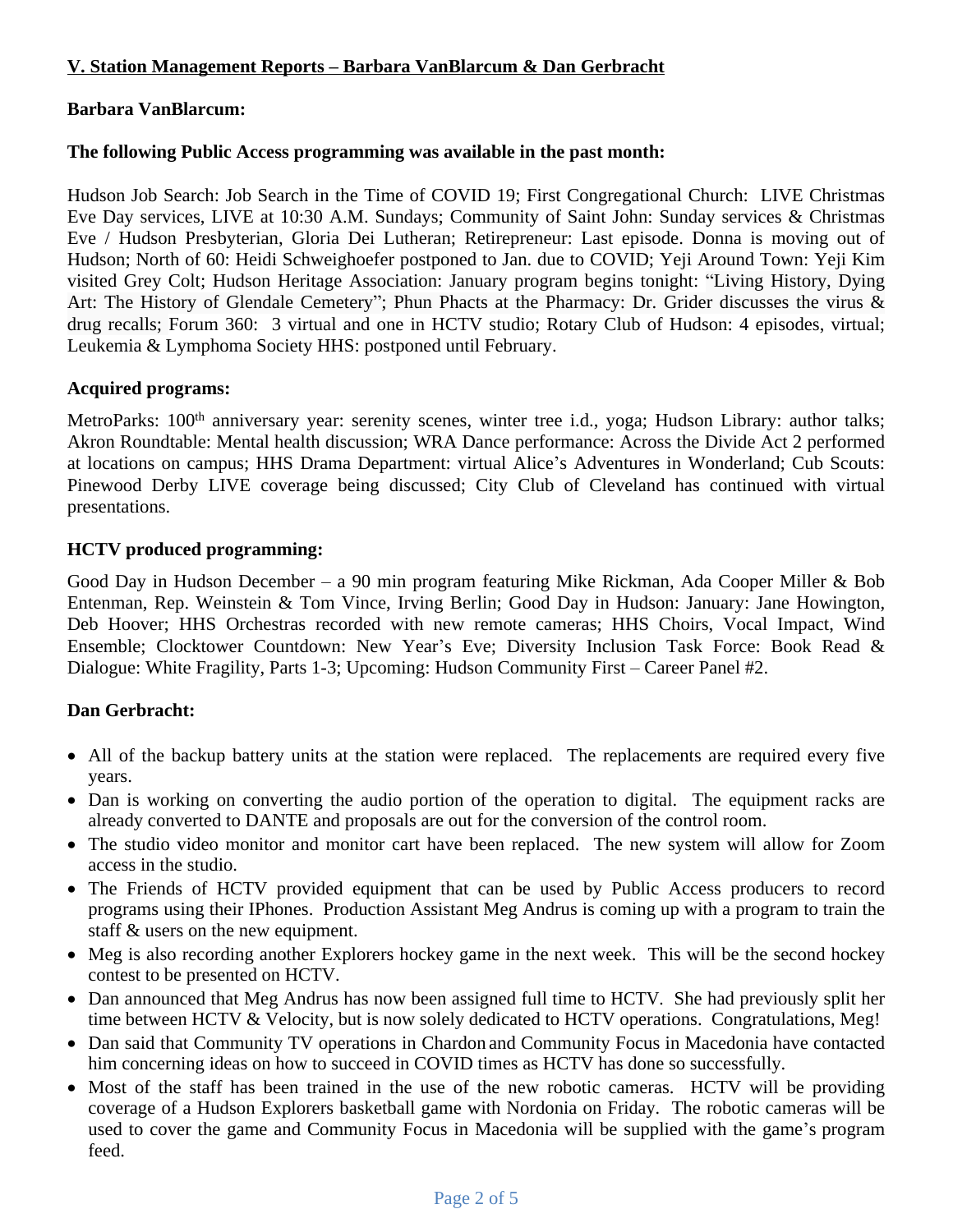Vimeo live stream studio is now being used to provide studio control via the staff laptop computers. The new system works very well with the new robotic cameras.

# **V. Station Management Reports – Barbara VanBlarcum & Dan Gerbracht, continued**

#### **Dan Gerbracht, continued:**

- Dan has done research into providing Facebook Live capabilities to some Public Access users. He is looking at equipment that can be checked out to provide live access resources to users.
- The station produced a Hudson Headlines edition on the sidewalks and trails master plan for the City. The new edition is scheduled for release in the next week.
- Plans are in place to record the State of the City presentation that will happen in the next few weeks.
- Dan supplied viewership information to the committee members. Information from the City web site indicates that "football" was the number one search item on the City web site, indicating the importance of Explorers football coverage to the community. Dan added that viewers from 49 states and 70 countries accessed HCTV coverage of Explorers football this past season.
- Dan mentioned that he does have a proposal with the City staff to install robotic cameras in the studio, in place of the manned cameras that are currently in use. No action is expected on that request in the near future.
- Michael Beam asked if the Vimeo live stream studio would be a competing product of the Vibit streaming system currently in use by the station. Dan replied that the Vimeo live system is a production application that allows for the production of video content that would then be streamed by the Vibit streaming system.
- Michael also asked if Dan has looked at the ATEM Mini Pro video switcher unit as a possible solution for in-studio switching. Dan replied that he is familiar with the ATEM unit and is looking at it as a possible device for the station. Nick added that he has an ATEM Mini that he used in his work for Stan Hywet Hall and offered his unit for testing at the station. Nick indicated the only deficiency in the ATEM unit was the lack of a multi-view and a preview screen in the camera interface.

#### **VI. "Friends of HCTV" update – All**

Ginny Frazer reported that she spoke to Mr. Gary Dixon, President of the Friends of HCTV, and he inquired about soliciting sponsorship for any upcoming sports event coverage that the station may provide. Dan said that he was not aware of the schedule for upcoming events, so committing to sponsorship at this time is not possible. Ginny said that if it becomes possible to schedule events any time soon, there are sponsors available to help support the sports coverage.

Ginny said that the questions for the Friends of HCTV annual scholarship are posted on the organization's web site. Dan added that the video production class for Hudson High School students will start on Tuesday, January 19. No other details on the class have been provided as of yet.

Nick reported that as treasurer of the Friends of HCTV, he has processed the payment to the City of Hudson for costs associated with the non-home football game coverage. He also reported that he had registered the non-profit with both the IRS and the State of Ohio for 2020, as required by law.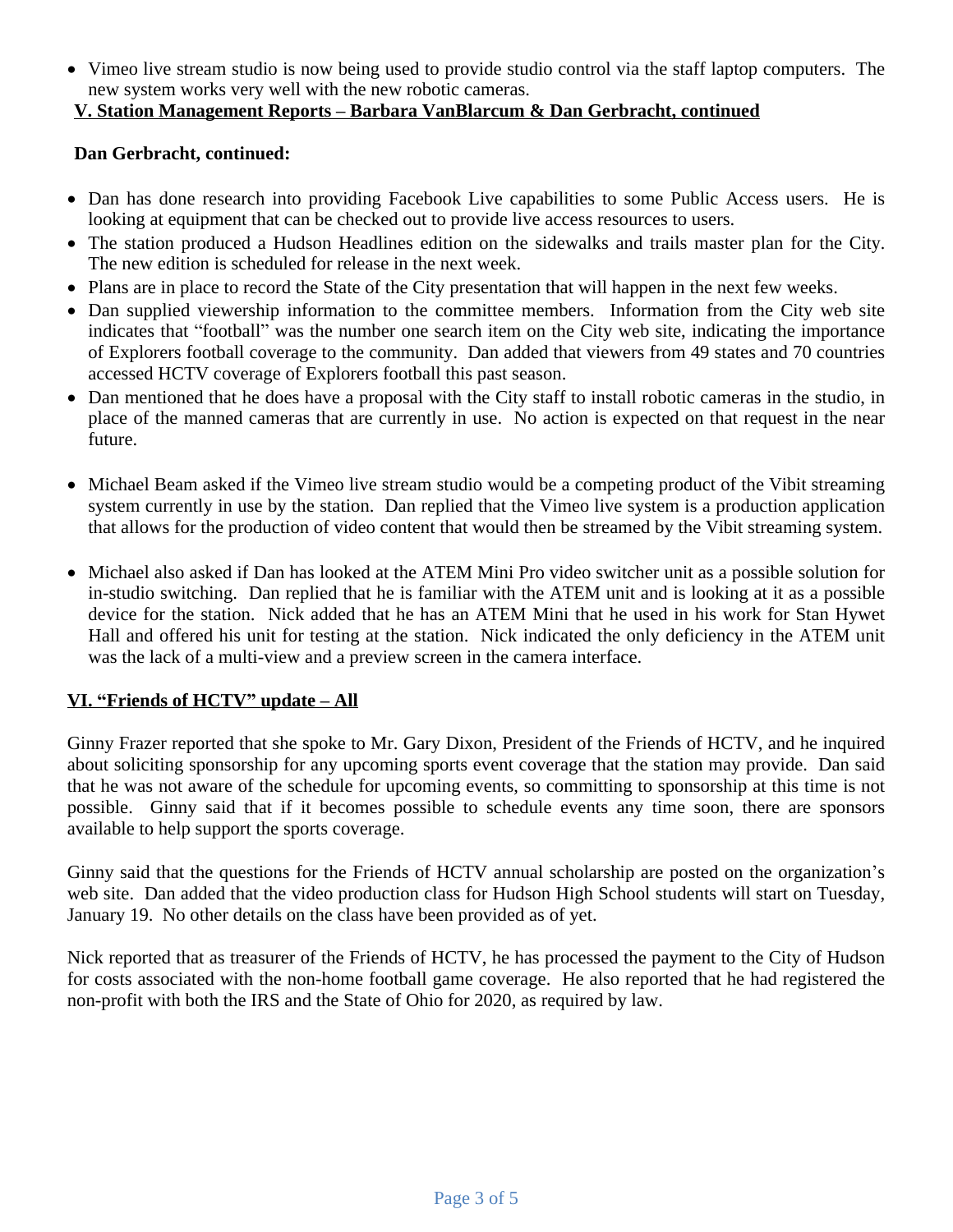### **VII. Alliance for Community Media update – Nick Zaklanovich**

Nick viewed the monthly Alliance for Community Media virtual meeting on January 7.

Current FCC Chairman Ajit Pai attended his last commission meeting on January 13, 202, and is stepping down on January 20. There is speculation that sitting commission member Jessica Rosenworcel will be named as the interim chair, but it is not known when a permanent chair will be named. At the current time, the commission is composed of two members of each party, with a nomination to fill the open commission seat is expected in the next few months.

The incoming Biden administration has set up an FCC transition team that will help in the transition to the new administration, but no major action on the transition is expected until spring 2021.

No further news was provided on the legality of the commission's 636 order which is being litigated in the United States Court of Appeals for the 4th District. That issue was previously scheduled to go to trial in January, but it is now scheduled for trial sometime in the spring of 2021.

The Protecting Community TV Act, which had been brought forward in the 116<sup>th</sup> Congress must be reintroduced in the new session. Some of the original sponsors of the bill in both the House and Senate are no longer in Congress.

Dan reported that the Hometown Media Awards program, hosted by ACM, began accepting entry submissions today. Dan will be submitting the Safety Town video series that the station produced for consideration for an award. Dan said that any access producer can submit an entry for consideration, by using that station's ACM membership.

#### **VIII. New Access program ideas, previous meeting follow-up & once around – All**

Barb reported that she and Dan had met with two Kent State staff members, including Dr. Beam, concerning having the students of Kent State University's interdisciplinary programs group help in the development of a mobile application related to HCTV. Michael added that if the committee members have any ideas for functions that should be included in the mobile application, please pass on those ideas to him.

Ginny suggested that text messages about important events in the community would be an important aspect of any future HCTV mobile application. Dates were set to meet with the KSU application developers to go over the proposed project. Ginny added that continuing maintenance support for a mobile application is highly desirable. Michael said that maintenance will be a part of the overall project.

Dan added that Hudson High School students may also be involved in the mobile application development efforts. Emily said that the cooperative effort to develop a mobile application for HCTV could be a great promotional story, once the project is completed.

Nick asked if the new robotic cameras could be a promotional opportunity. Dan said that perhaps that could happen, after the cameras were in use for a longer period of time.

Patrick Miller asked about the previous idea of creating a retrospective program on the Explorer's 2020 football season. Nick said that he would comment on that issue during his update. Barb added that she has scheduled airing the 2020 football games in the next few weeks, giving the community another opportunity to view the very successful football season.